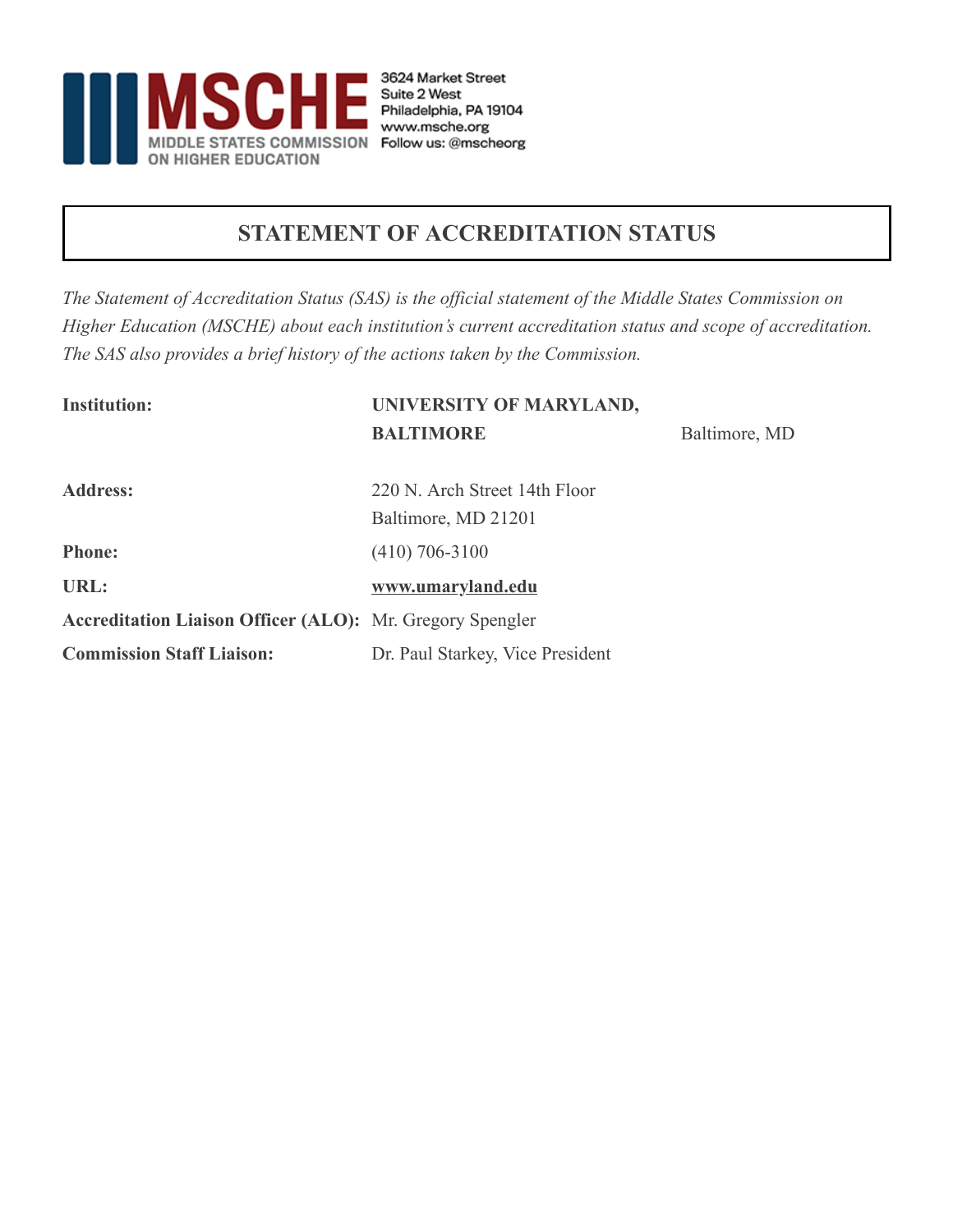### **Accreditation Summary**

*For more information, see the Commission's* **[Accreditation Actions Policy and Procedures](https://www.msche.org/policies-guidelines/)***.*

**Phase:** Accredited **Status:** Accreditation Reaffirmed **Accreditation Granted:** 1921 **Last Reaffirmation:** 2016 **Next Self-Study Evaluation:** 2024-2025 **Next Mid-Point Peer Review:** 2021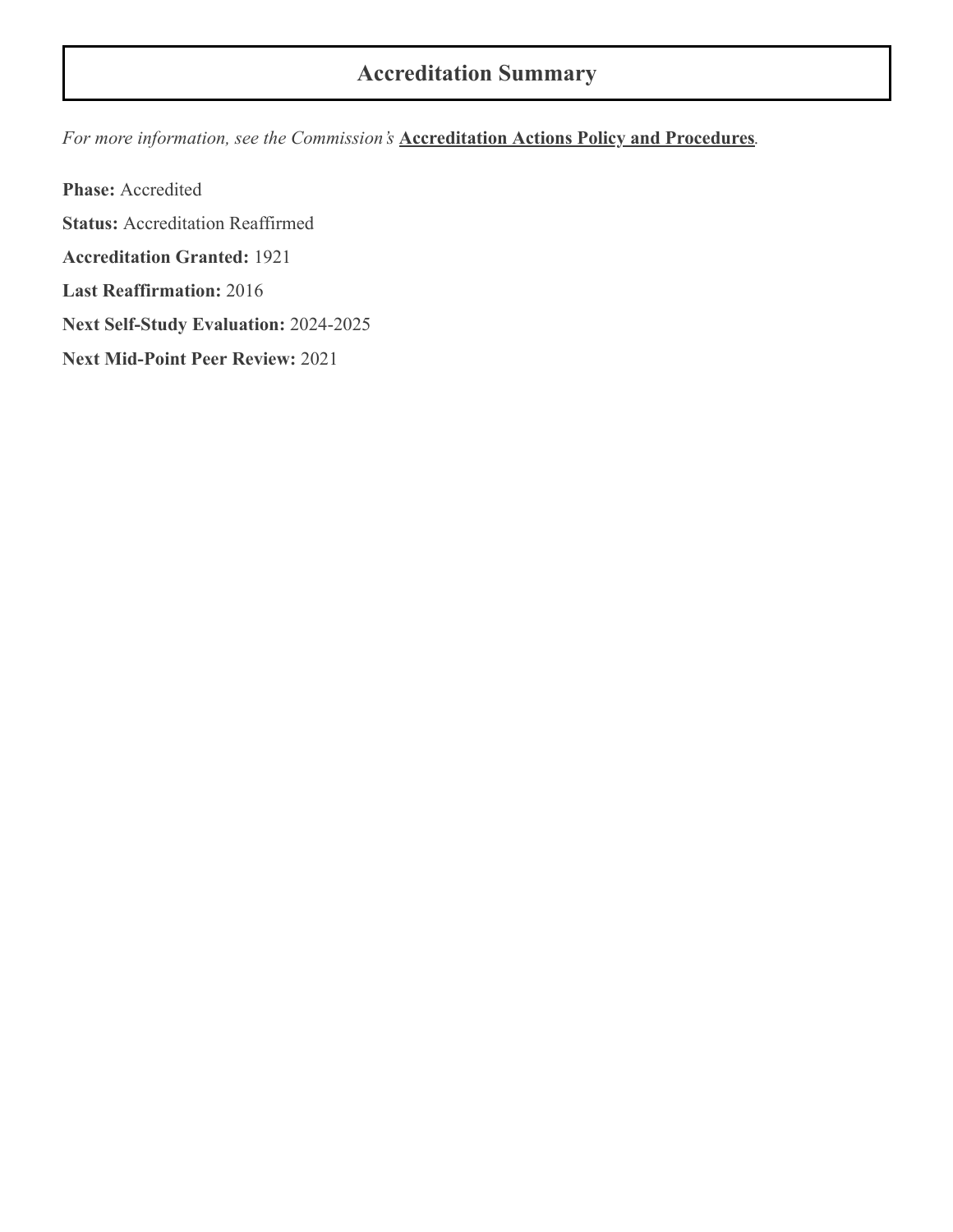# **Alternative Delivery Methods**

*The following represents approved alternative delivery methods included in the scope of the institution's accreditation:*

#### **Distance Education**

Approved to offer programs by this delivery method

#### **Correspondence Education**

Not approved for this delivery method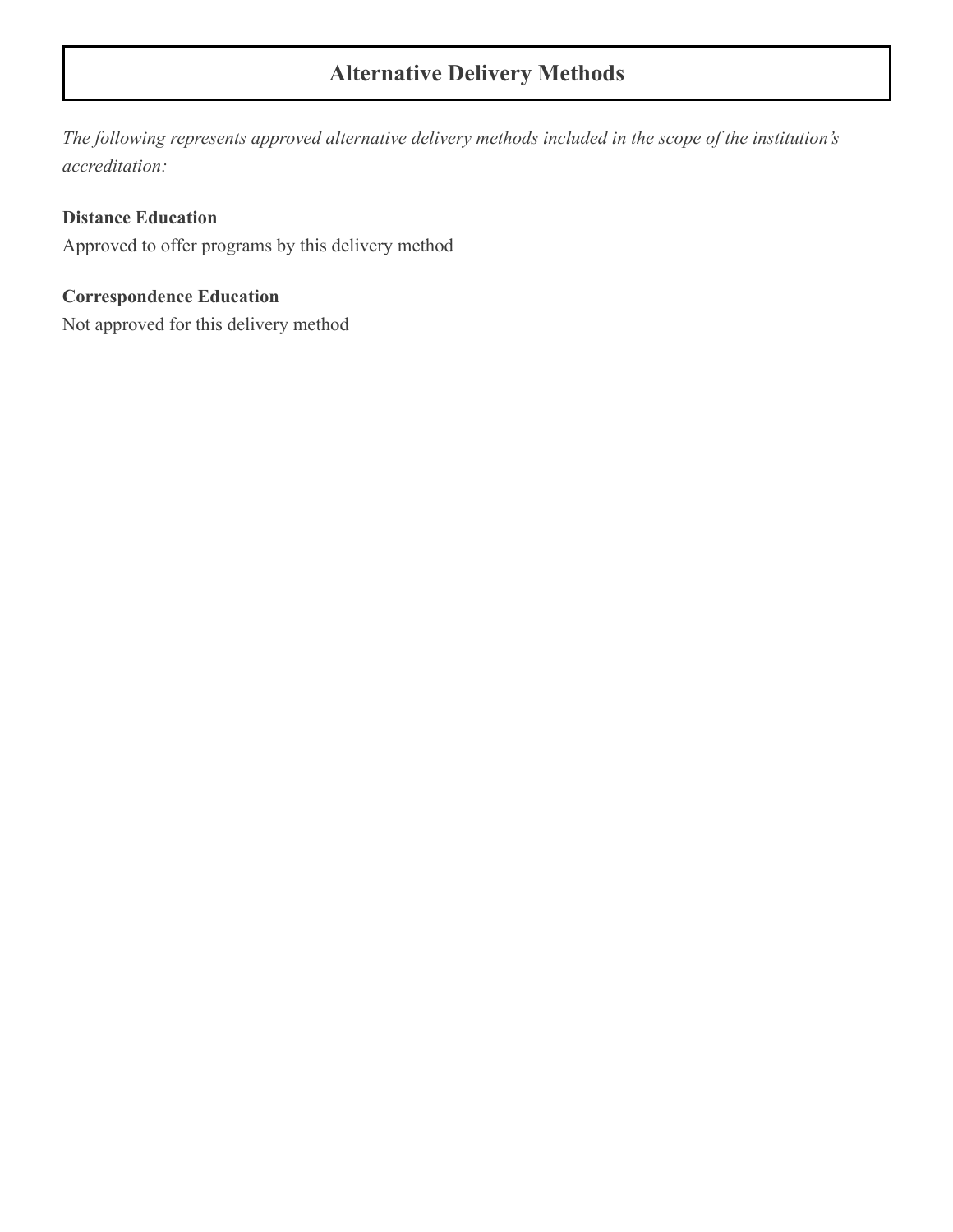#### **Credential Levels**

#### **Approved Credential Levels**

*The following represents credential levels included in the scope of the institution's accreditation:*

- **Bachelor's Degree or Equivalent** Included within the scope:
- **Post-baccalaureate Certificate** Included within the scope:
- **Master's Degree or Equivalent** Included within the scope:
- **Post-Master's Certificate** Included within the scope:
- **Doctor's Degree Professional Practice** Included within the scope:
- **Doctor's Degree- Research/Scholarship** Included within the scope: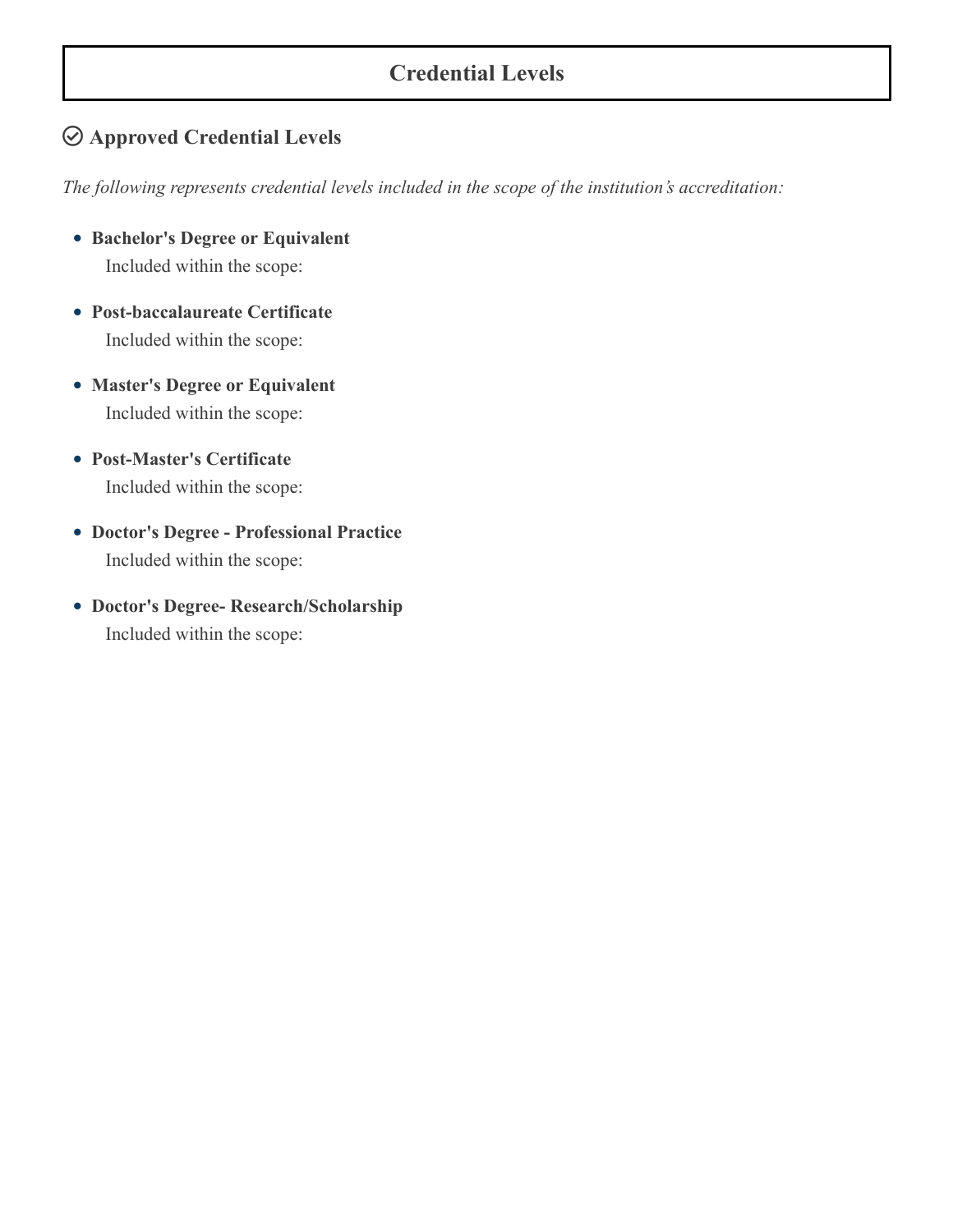# **Locations**

*The following represents branch campuses, additional locations, and other instructional sites that are included within the scope of the institution's accreditation:*

| Location                                                                                                                                      | <b>Type</b>                 |
|-----------------------------------------------------------------------------------------------------------------------------------------------|-----------------------------|
| <b>Inter-American Center for Global Health (CISG)</b><br>Oficina de Correos de Costa Rica, Sabanilla de Montes de Oca<br>San Jose, Costa Rica | <b>Additional Location</b>  |
| The University of Maryland College Park, Computer Science Instructional<br><b>Center</b><br>4140 Paint Branch Drive<br>College Park, MD 20740 | <b>Additional Location</b>  |
| <b>Universities at Shady Grove</b><br>9630 Gudelsky Drive<br>Rockville, MD 20850                                                              | <b>Additional Location</b>  |
| <b>College of Southern Maryland - La Plata Campus</b><br>8730 Mitchell Road P.O. Box 910<br>La Plata, MD 20646                                | Other Instructional<br>Site |
| <b>Laurel College Center</b><br>312 Marshall Avenue Suite 205<br>Laurel, MD 20707                                                             | Other Instructional<br>Site |

*Definitions: For definitions of branch campus, additional locations, or other instructional sites, see the* **[Commission's Substantive Change Policy and Procedures](https://www.msche.org/policies-guidelines/)***.*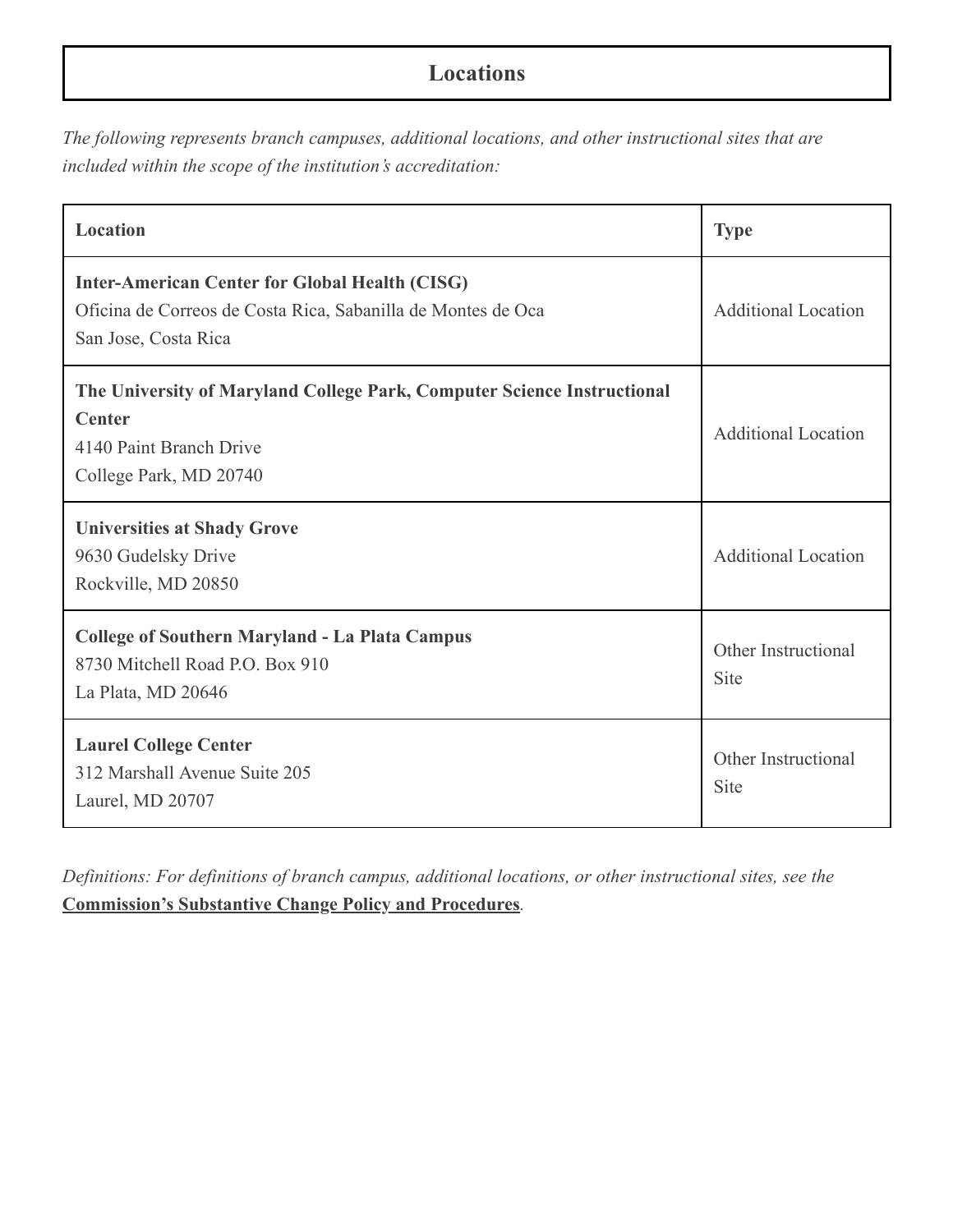# **Accreditation Actions**

*The following represents the MSCHE accreditation actions taken in the last ten (10) years. For more information, see the* **[Commission's Accreditation Actions Policy and Procedures](https://www.msche.org/policies-guidelines/)** *and* **the Substantive Change Policy and Procedures***.*

| <b>February 27, 2020</b> | To acknowledge receipt of the substantive change request. To include the<br>additional location at The Inter-American Center for Global Health (CISG),<br>Oficina de Correos de Costa Rica, Sabanilla de Montes de Oca, San Jose, Coto<br>Brus, Costa Ricawithin the institution's scope of accreditation. To direct a<br>substantive change site visit as soon as practicable but no later than six months<br>after the commencement of instruction at theadditionallocation. To require<br>immediate notification when instruction commences at the additional location.<br>To note that the Commission may rescind this action if instruction does not<br>commence within one calendar year from the date of this action. The next<br>evaluation visit is scheduled for 2024-2025. |
|--------------------------|---------------------------------------------------------------------------------------------------------------------------------------------------------------------------------------------------------------------------------------------------------------------------------------------------------------------------------------------------------------------------------------------------------------------------------------------------------------------------------------------------------------------------------------------------------------------------------------------------------------------------------------------------------------------------------------------------------------------------------------------------------------------------------------|
| <b>November 21, 2019</b> | To acknowledge receipt of the supplemental information report. The next<br>evaluation visit is scheduled for 2024-2025.                                                                                                                                                                                                                                                                                                                                                                                                                                                                                                                                                                                                                                                               |
| <b>March 14, 2019</b>    | To acknowledge receipt of the supplemental information report. To request a<br>supplemental information report due on October 1, 2019, addressing any and<br>all significant developments related to any investigations conducted by the<br>institution or by state, federal, or other government agencies related to the<br>Commission's action of December 5, 2018 (Requirement of Affiliation 5). The<br>next evaluation visit is scheduled for 2024-2025.                                                                                                                                                                                                                                                                                                                         |
| <b>December 5, 2018</b>  | Staff acted on behalf of the Commission to request a supplemental information<br>report, due January 15, 2019, addressing recent developments at the institution<br>which may have implications for current and future compliance with Standard<br>II: Ethics and Integrity.                                                                                                                                                                                                                                                                                                                                                                                                                                                                                                          |
| <b>June 23, 2016</b>     | To reaffirm accreditation and to commend the institution for the quality of the<br>self-study process and report. The date for the next accreditation review will be<br>determined by the Commission when it revises the accreditation cycle.                                                                                                                                                                                                                                                                                                                                                                                                                                                                                                                                         |
| <b>April 27, 2015</b>    | To acknowledge receipt of the substantive change request. To approve the<br>reclassification of the instructional site at Universities at Shady Grove, 9630                                                                                                                                                                                                                                                                                                                                                                                                                                                                                                                                                                                                                           |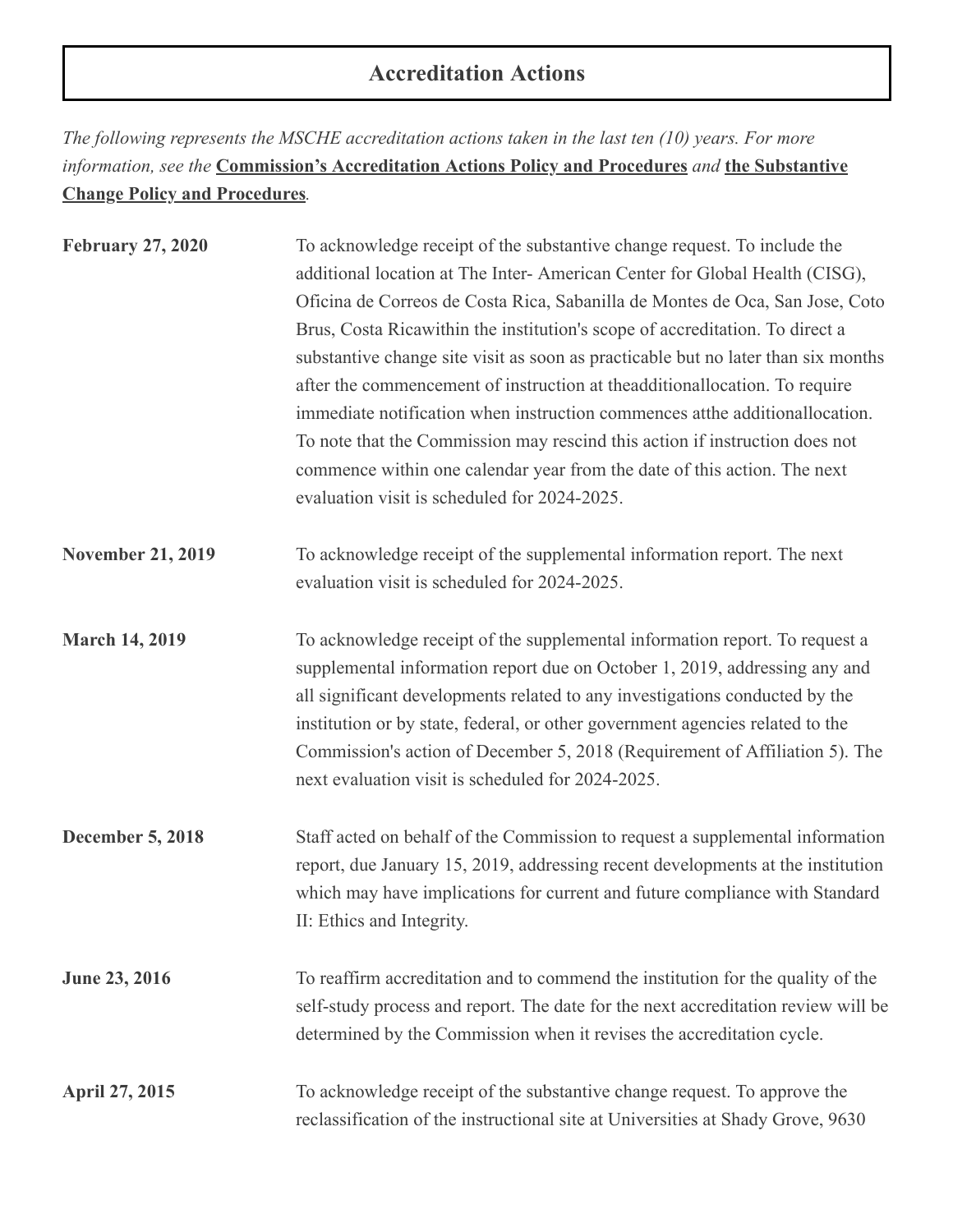Gudelsky Drive, Rockville, MD 20850 as an additional location and to include the location within the scope of the institution's accreditation.

**April 27, 2015** To acknowledge receipt of the substantive change request. To include the additional location at The University of Maryland College Park, Computer Science Instructional Center, 4146 Paint Branch Drive, College Park, MD 20740 within the scope of the institution's accreditation. The Commission requires written notification within thirty days of the commencement of operations at this additional location. In the event that operations at the additional location do not commence within one calendar year from the approval of this action, approval will lapse. The next evaluation visit is scheduled for 2015-2016.